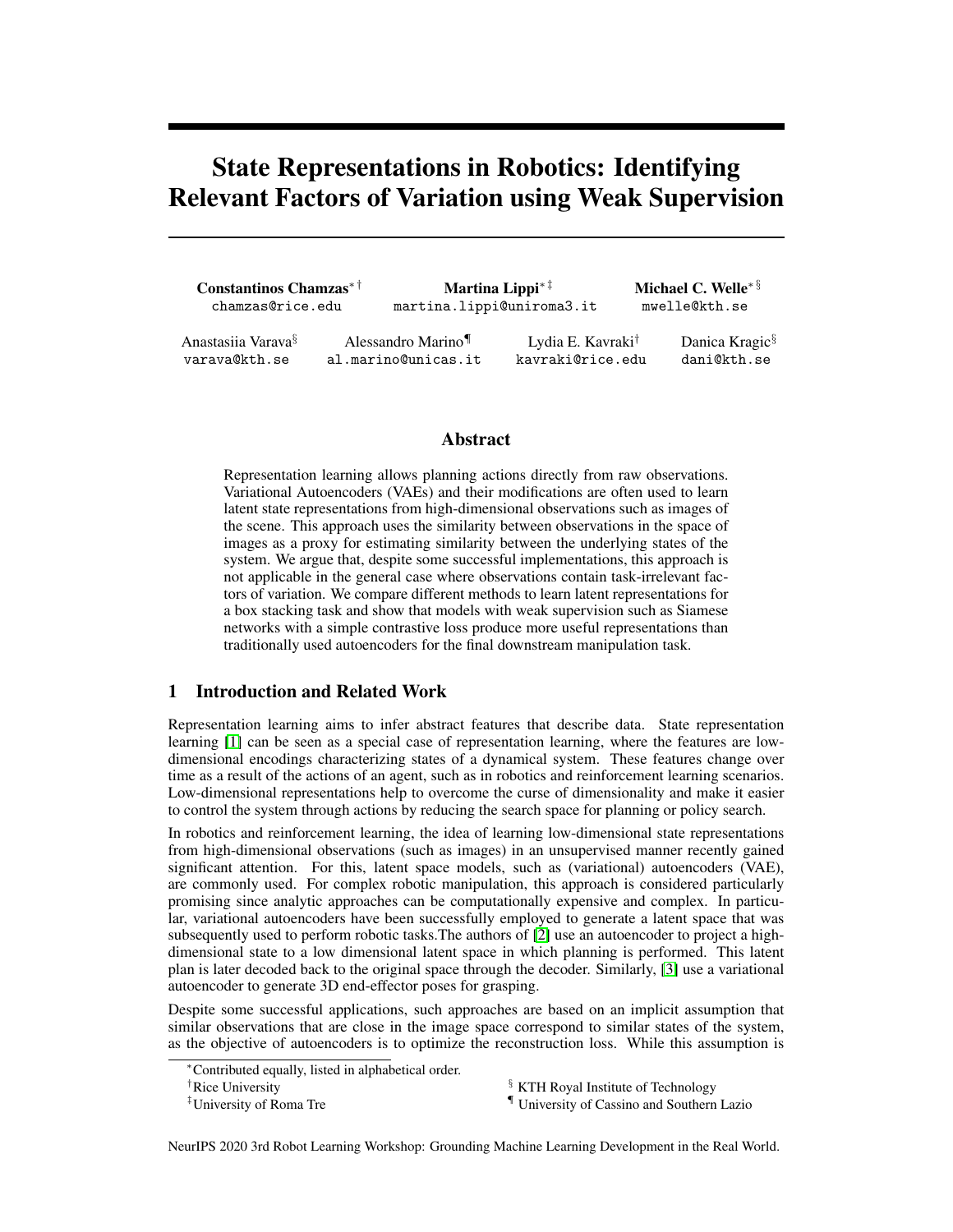reasonable in some settings, we argue that in general, very different images can correspond to the same underlying state when other factors of variation, that are not relevant for the task, are present in the observations. Examples of these factors are changes in the lighting conditions, camera position, and occlusions in the scene.

To mitigate this effect, it is crucial to identify the *task-relevant* factors of variation. While some steps in this direction have been made, for instance, through considering independently controllable factors of variation [4] ensuring that only chosen factors of variation are being changed in the process of data collection, designing policies for that remains a challenge: for instance, if a robot is operating in a cluttered environment, moving one object can induce complex interactions with the surrounding objects; furthermore, if the data is being collected on real hardware, irrelevant external factors can be difficult to control and, ideally, need to be ignored.

In [5], this problem is addressed by incorporating weak supervision into the training dataset: the authors execute a small number of single actions on a robot and collect the observations before and after performing an action. This information is used to identify observations corresponding to different states: a pair of observations is considered different if there is an action performed between them. Furthermore, the recorded actions are used to build a roadmap in the latent space, allowing to capture the global dynamics of the system with relatively few observations, in contrast to [6] and [7], where a significant amount of training data is required to learn dynamics directly from observations.

In the present work, we investigate how this sparse information can be used to learn useful state representations. We consider a dataset where different task-irrelevant factors are present implying that changes in images are only weakly correlated with changes in the states. This is achieved by using different viewpoints of the same scene and randomizing the color of irrelevant parts of the scene as well as the illumination. Subsequently, we evaluate state space representations produced by three different models on a downstream manipulation task.

We show that *(i)* a significant performance improvement is achieved when weak supervision is included in the loss function and *(ii)*, when task-irrelevant factors of variation are present in the dataset, VAE-based encodings are significantly worse than models that leverage task-related information about state similarity. Furthermore, we show that a Siamese network with a much simpler architecture produces better representations and is significantly easier to train than VAE-based models.

# 2 Problem Description

We consider a robotic manipulation task for which a latent representation is built from images. As an example, the task of stacking boxes in a simulated environment similar to [5] is considered.

Box stacking task: The task is to find a feasible plan given a start and a goal image. To perform the task, it is desirable that the resulting latent structure is easy to exploit by simple clustering and graph building algorithms. We consider the arrangement of boxes in the scenes as underlying states, thus leading to exactly 12 possible states of the system. In this task, the underlying state of the system which we aim to capture with the latent representation, does not change if, for instance, different viewpoints of the camera, different background and table color, as well as different levels of illumination are used to record the scene. For more information about the task and the stacking rules see Appendix 5.4.

Datasets: Three different viewpoints, as shown in Fig. 1, are considered to capture the scene. such as lighting conditions or different viewpoints, have changed. The four datasets are built as follows: *i)*  $D_f$  where both the observations  $I_1$  and  $I_2$  in each triplet are taken from view front, *ii)*  $D_r$  where the observations are only taken from view right,  $\delta$ *iii*)  $D_l$  where the observations are only taken from view left, and  $iv$ )  $D_m$  where we enforce that the views for  $I_1$  and  $I_2$  are different. The datasets are thus defined in such a way to allow the investigation of the effects of



Figure 1: Examples of observations from three different viewpoints used for building the datasets.

task-irrelevant factors in the observations. We use the simulation environment Unity [8] for generating the datasets. For each dataset, we use 2500 data samples for training, with 1598 action-pairs  $(a = 1)$ , and we generate 2500 more data samples as holdout set for evaluation.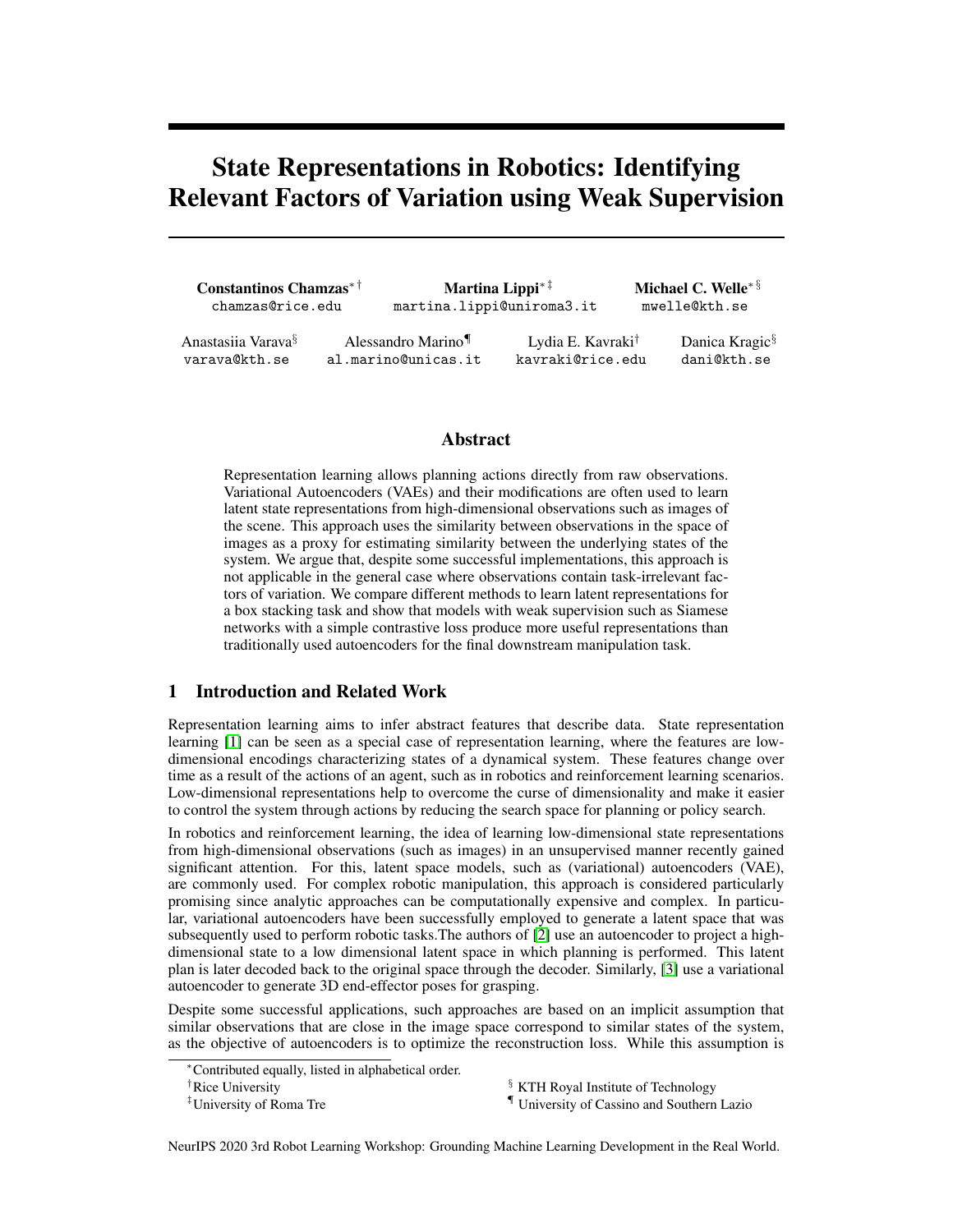

Figure 2: t-SNE plots for 2000 encoded observations form all four models latent space using datasets  $D_f$  (top row) and  $D_m$  (bottom row).

Models: We tested three different models each learning a 12 dimensional latent space as the underlying state: *i) -VAE:* standard -VAE [9] with reconstruction loss and KL-divergence term encouraging a compact latent space representation. *ii) VAE-A:* -VAE combined with a contrastive loss, called action loss in [5], that encourages the encoding of actions pairs at a certain distance while minimising the distance between no-action pairs. *iii) Siamese:* a Siamese network with a pairwise contrastive loss [10] which structures the latent space such that it minimizes the pairwise euclidean distance between similar pairs and increases it between dissimilar pairs. As similar pairs the no-action ( $a = 0$ ) pairs are considered while for dissimilar the action pairs were used ( $a = 1$ ). The considered models thus allow to compare the results when the latent representation is obtained by heavily using the reconstruction loss ( -VAE) and when it is obtained using a combination of reconstruction and contrastive losses (VAE-A) or using only a contrastive loss (Siamese) that does not have any reconstructive term. For more details on the architecture, and loss functions, as well as the chosen hyperparameters refer to the Appendix 5.1. However, note that a much simpler architecture is used for the Siamese network compared to the VAE ones.

Connecting clusters with actions: We adopt the Latent Space Roadmap (LSR) method from [5] to build a graph structure in the latent space that can be used for planning purposes. The basic idea is to perform clustering in the latent space and connect the clusters in the case a transition between them is allowed. For this, we build a graph where each node is associated with a cluster and each edge with a possible transition. Given this graph, it is possible to find the shortest paths on it that lead from the encoded start state to the encoded goal state. In the case of perfect state space representation, the number of clusters should be equal to the number of possible states of the system while the number of edges should be equal to the number of possible transitions between states. In this work, we use HDBSCAN [11] for clustering that only takes the minimum cluster size as input parameter. For more details about the building of the Latent Space Roadmap see [5], and Appendix 5.2. Note that the objective of the planning process is to produce plans of *actions* that lead from start to goal state. To this aim, no decoded images are needed and the plans can be found through the LSR in the latent space generated by any model (either based on VAE or Siamese networks).

## 3 Experiments

In this section we evaluate the latent representations obtained with the different models on the different datasets. We consider the following criteria:

- 1. Number of clusters, which should ideally be equal to the number of possible system states (12 in our stacking scenario);
- 2. Homogeneity of clusters, with range  $[0, 1]$ , defined as the average ratio of samples associated with the same class compared to the total number of samples in each cluster;
- 3. Number of edges built between clusters adopting the graph building method from [5]. The optimal number of edges is 24;
- 4. Correctness of the edges, with range [0; 1], defined as the number of edges that fulfill the stacking rules divided by the total number of edges;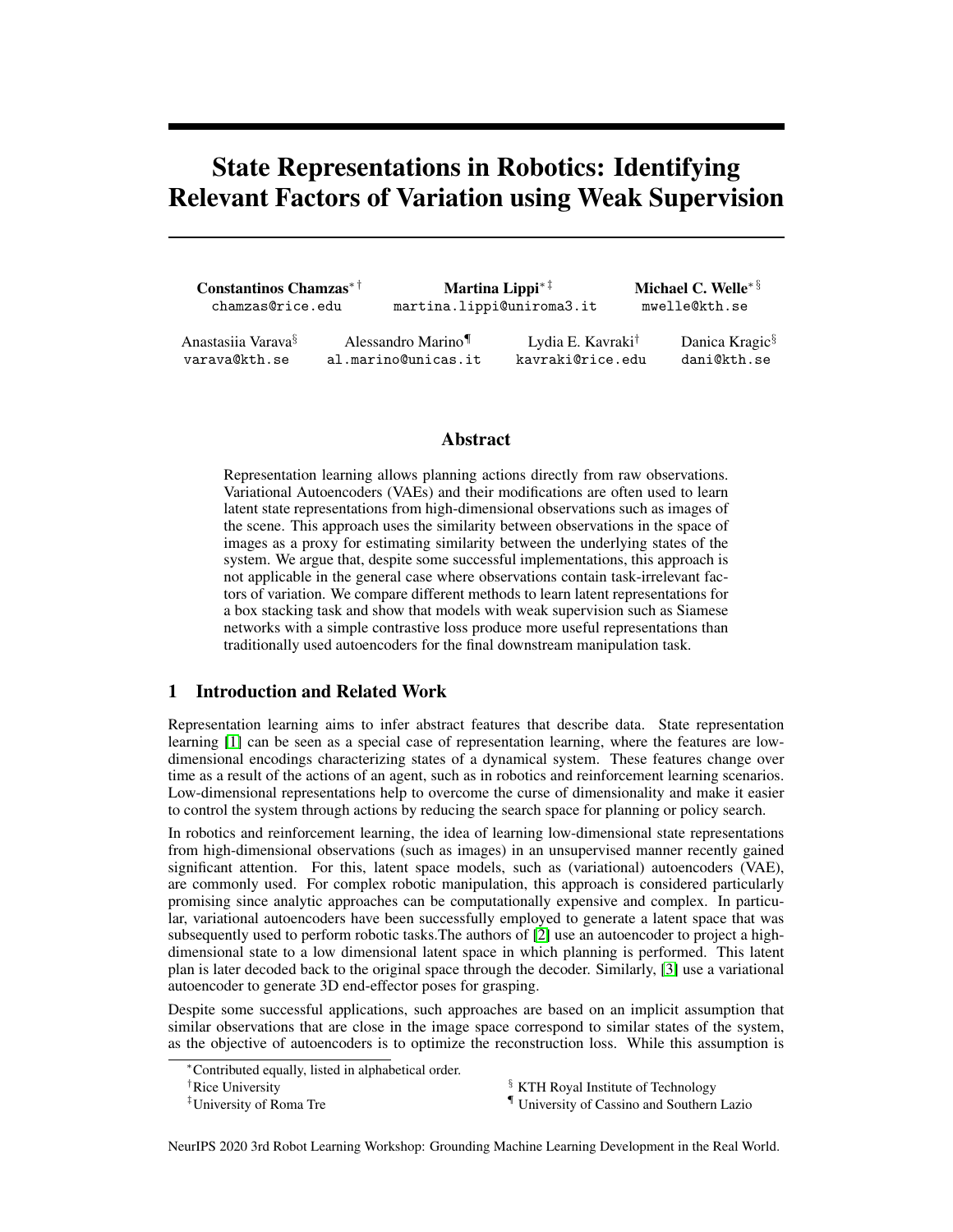5. Performance of planning 1000 paths between random novel start and goal observations. More specifically, we evaluate the percentage that all found paths are correct and the percentage if at least one path is correct.

|         | Dataset $D_{\boldsymbol{\epsilon}}$ |        |       |       |              |          | Dataset $D_m$ |        |       |       |              |          |
|---------|-------------------------------------|--------|-------|-------|--------------|----------|---------------|--------|-------|-------|--------------|----------|
| Models  | Clust.                              | Clust. | Edges | Edge  | Paths scores |          | Clust.        | Clust. | Edges | Edge  | Paths scores |          |
|         | num.                                | hom.   | num.  | corr. | $\%$ all     | $\%$ any | num.          | hom.   | num.  | corr. | $\%$ all     | $\%$ any |
| -VAE    | 715                                 | 0:98   | 617   | 0:95  | 8:05         | 8:3      | 757           | 0:95   | 644   | 0:93  |              | 1:0      |
| VAE-A   | 12                                  | 1:0    | 24    | 1.:0  | 100:0        | 100:0    | 87            | 0.86   | 91    | 0.85  | 17:89        | 20:3     |
| Siamese | 12                                  | 1:0    | 25    | 0:96  | 94:21        | 98:1     | 25            | 0:95   | 64    | 0.88  | 49:47        | 52:6     |

Table 1: Results for the four models ( $\neg$ -VAE, VAE-A and Siamese) on  $D_f$ 

and  $D_m$ . We report the number of clusters and their homogeneity, the number of edges and their correctness score, and the planning performance in terms of percentage when all found paths are correct and percentage if at least one path is correct. Best results in bold.

Table 1 reports the experimental results obtained with datasets  $D_f$  (on the left) and  $D_m$  (on the right). Note that dataset  $D_f$  fulfills the general assumption that changes in the observations significantly correlate with changes in the system states since it only uses the frontal view in Fig. 1. This is not verified instead in dataset  $D_m$  where different viewpoints are considered. The results show that, for dataset  $D_f$ , the -VAE leads to a very high number of clusters (715 nodes) indicating that the latent space structure is very fragmented. Based on these clusters, a high number of edges is built and poor planning performance of 8% is achieved for the correctness of all found paths. Perfect performance is then achieved by the VAE-A model, which reaches the optimal number of clusters and edges as well as a perfect score for homogeneity and edges correctness. This result is in line with our expectations as, for this dataset, the VAE-A combines the best of two worlds: it makes use of the correlation between changes in observations and in the respective underlying states with the reconstruction loss, while also incorporating the weak knowledge of actions between states with the contrastive loss. This however comes at the cost of two additional hyperparameters that need to be tuned. while not perfect, very good results regarding clusters, edges , and planning are also achieved by the Siamese models.

For dataset  $D_m$ , we observe that a significant decrease of performance is obtained with all the models, proving its higher representation complexity with respect to  $D_f$ . More specifically, the

-VAE fails completely in all the evaluation criteria reaching 1% for the planning performance. Better structuring is achieved by the informed VAE-A which gives 18% for the correctness of all the paths. However, the large number of clusters with low homogeneity (0:86) prevents better planing performance. Finally, the Siamese network reports the best overall performance as it builds the fewest number of clusters and edges as well as achieves the best performance of 49% for the correctness of all paths. The results thus confirm that the absence of a reconstruction loss can improve the performance when the changes in the system observations are not necessarily correlated with changes in the underlying states.

Fig. 2 shows a qualitative visualization of the structure of the latent spaces using t-SNE [12]. The figure reports the t-SNE plots applied to 2500 representations obtained using -VAE, VAE-A and Siamese on datasets  $D_f$  (top row) and  $D_m$  (bottom row). The figure thus confirms the previous findings showing that the structure generated by the models using the weak supervision is clearly superior to the basic -VAE for which very fragmented clusters are obtained. It is also evident that the VAE-A does not succeed in structuring the latent representation as much as the Siamese model. The results associated with datasets  $D_r$  and  $D_l$  are reported in the Appendix 5.3.

## 4 Conclusion

In this work, we argue that autoencoder-based state representations are generally not ideal for robotics, as they fail to capture the true similarity between states when irrelevant factors of variation are present in the observations. We train three models that are based on a VAE and a Siamese network given a set of observations where visually different images correspond to the same state, and demonstrate that a weak supervision signal in the form of a relatively small set of action-separated observations significantly improves the quality of the generated latent state space. We argue that training a variational autoencoder to extract state representations is more computationally expensive and may lead to worse state representations with respect to the overall downstream task.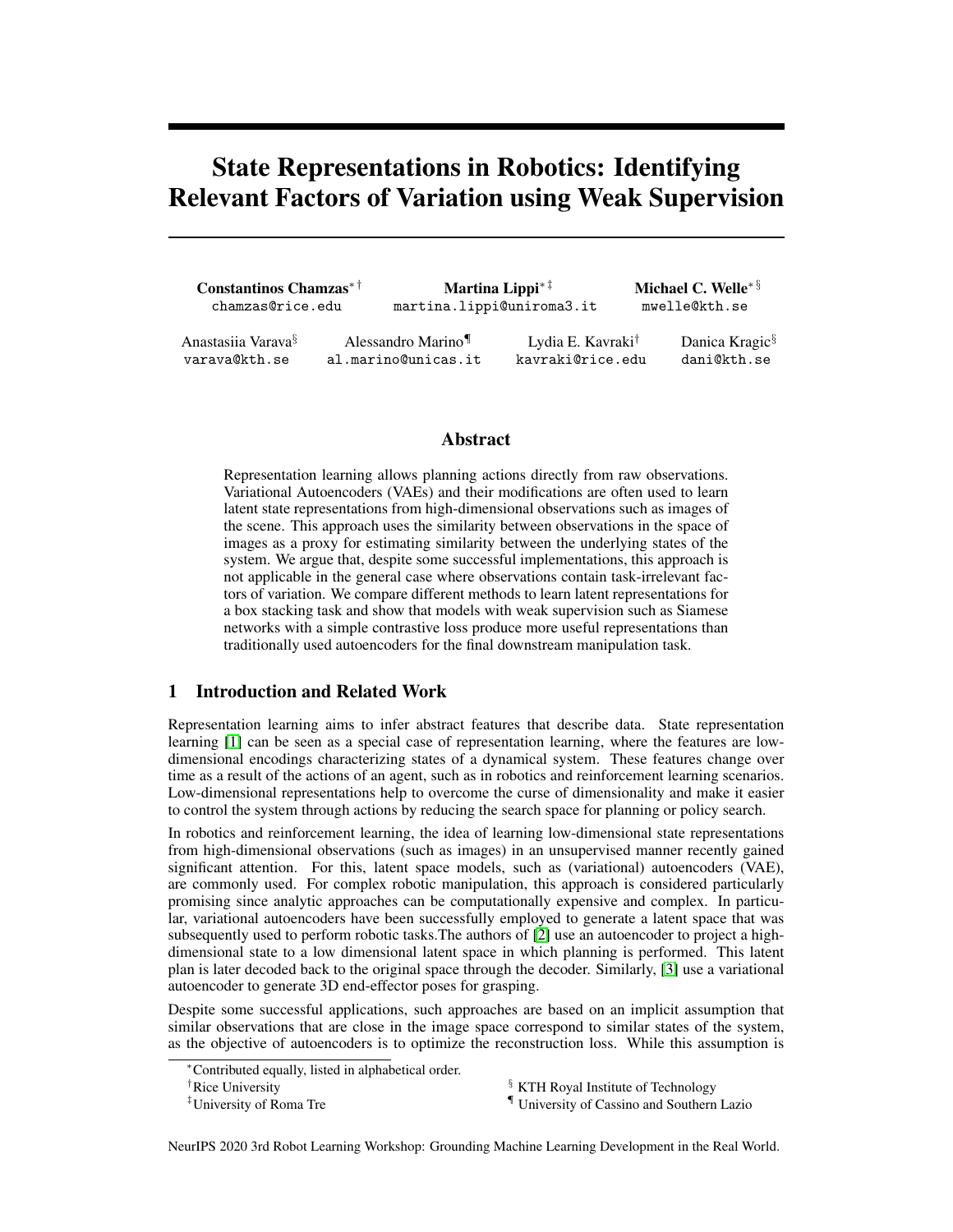## **References**

- [1] Timothée Lesort, Natalia Díaz-Rodríguez, Jean-Franois Goudou, and David Filliat. State representation learning for control: An overview. *Neural Networks*, 108:379–392, 2018.
- [2] Brian Ichter and Marco Pavone. Robot motion planning in learned latent spaces. *IEEE Robot. Autom. Letters*, 4(3):2407–2414, 2019.
- [3] Arsalan Mousavian, Clemens Eppner, and Dieter Fox. 6-dof graspnet: Variational grasp generation for object manipulation, 2019.
- [4] Valentin Thomas, Emmanuel Bengio, William Fedus, Jules Pondard, Philippe Beaudoin, Hugo Larochelle, Joelle Pineau, Doina Precup, and Yoshua Bengio. Disentangling the independently controllable factors of variation by interacting with the world. *arXiv preprint arXiv:1802.09484*, 2018.
- [5] Martina Lippi, Petra Poklukar, Michael C Welle, Anastasiia Varava, Hang Yin, Alessandro Marino, and Danica Kragic. Latent space roadmap for visual action planning of deformable and rigid object manipulation. *IEEE/RSJ Int. Conf. on Intelligent Robots and Systems*, 2020.
- [6] A Srinivas, A Jabri, P Abbeel, S Levine, and C Finn. Universal planning networks. In *Int. Conf. on Machine Learning*, 2018.
- [7] Ashvin Nair, Dian Chen, Pulkit Agrawal, Phillip Isola, Pieter Abbeel, Jitendra Malik, and Sergey Levine. Combining self-supervised learning and imitation for vision-based rope manipulation. In *IEEE Int. Conf. Robot. Autom.*
- [8] John K Haas. A history of the unity game engine. 2014.
- [9] Irina Higgins, Loic Matthey, Arka Pal, Christopher Burgess, Xavier Glorot, Matthew Botvinick, Shakir Mohamed, and Alexander Lerchner. beta-vae: Learning basic visual concepts with a constrained variational framework. 2016.
- [10] Raia Hadsell, Sumit Chopra, and Yann LeCun. Dimensionality reduction by learning an invariant mapping. In *IEEE Computer Society Conf. on Computer Vision and Pattern Recognition*, volume 2, pages 1735–1742, 2006.
- [11] Leland McInnes, John Healy, and Steve Astels. hdbscan: Hierarchical density based clustering. *Journal of Open Source Software*, 2(11):205, 2017.
- [12] Laurens van der Maaten and Geoffrey Hinton. Visualizing data using t-sne. *Journal of machine learning research*, 9:2579–2605, 2008.
- [13] Kaiming He, Xiangyu Zhang, Shaoqing Ren, and Jian Sun. Deep residual learning for image recognition. In *IEEE Conf. on Computer Vision and Pattern Recognition*, pages 770–778, 2016.
- [14] Davide Chicco. Siamese neural networks: An overview. *Artificial Neural Networks*, pages 73–94, 2020.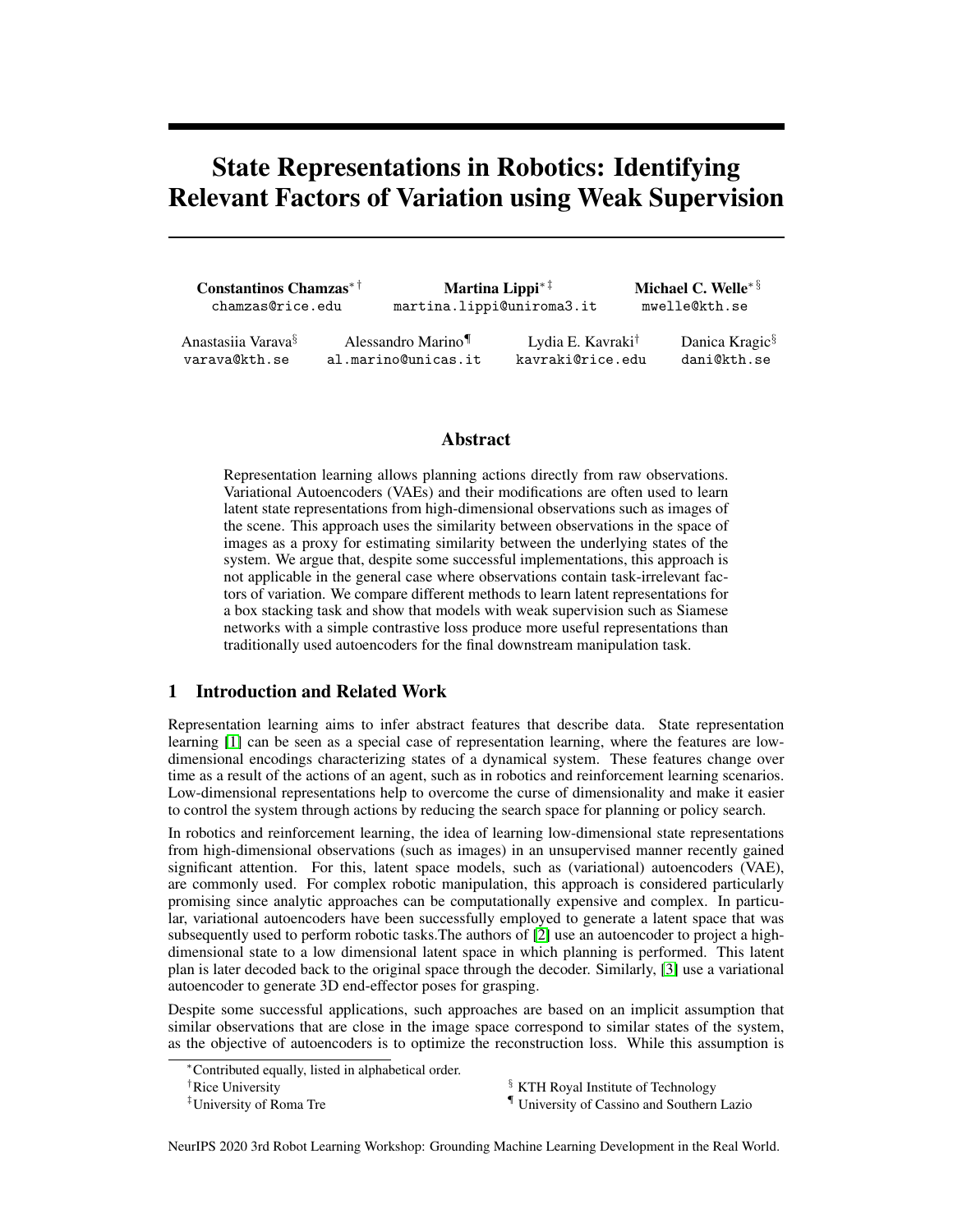## 5 Appendix

#### 5.1 Loss Functions and Architectures

In this section we describe the architectural details, the loss functions, as well as the hyperparameter for all models used. The input dimension for all models is a 256x256x3 image and the latent space for all models is 12-dimensional.

-VAE: The standard -VAE loss function is adopted:

$$
L_{\text{vae}}(x) = E_{z \sim q(z|x)}[\log p(x|z)] + D_{KL}(q(z|x)|j p(z)) \tag{1}
$$

where the first part is the reconstruction loss and the second part the KL-divergence loss. As we feed in triplets, we combine the two individual loss functions  $L_{\text{vac}-}(x_i)$  and  $L_{\text{vac}-}(x_i)$  to a single loss as follows:

$$
L_{Vae}(X_i; X_j) = \frac{1}{2}(L_{Vae}(X_i) + L_{Vae}(X_j))
$$
\n(2)

The implementation of encoder and decoder of the -VAE [9] is realized with a two layer deep ResNet architecture [13] with a depth of two per block. We train the model for 500 epochs with a scheduling for beta from 0 to 1:5 and a batch size of 64.

VAE-A: As in [5], an additional contrastive loss, called action loss, to the standard -VAE loss is introduced in VAE-A, thus resulting in the following overall loss:

$$
L_{\text{vae}-a}(X_i; X_j; a) = \frac{1}{2}(L_{\text{vae}}(X_i) + L_{\text{vae}}(X_j)) + L_{\text{action}}(X_i; X_j; a)
$$
(3)

with  $\angle_{action}(X_i; X_j)$  defined as

$$
L_{action}(x_i; x_j; a) = \begin{cases} \max(0; d_m & jjz_i & z_jjj_1 \text{) if } a = 1\\ jjz_i & z_jjj_1 \text{ if } a = 0 \end{cases}
$$
(4)

where a indicates if an action took place between  $I_1$  and  $I_2$  ( $a = 1$ ) or not ( $a = 0$ ), while  $d_m$  is a hyperparameter denoting the minimum distance that is encouraged for action pairs.

The same ResNet architecture of the -VAE is adopted for the implementation of the models VAE-A. Note that in this case also the parameter needs to be tuned. For the training, we start with the scheduling for  $= 40$  after 50 epoch warmup and increase it up to  $= 100$ . The minimum distance  $d_m$  is determined (as in [5]) by measuring the average action pair distance obtained from the -VAE. In detail, the  $d_m$  was set to 13:3, 12:9, 14:5 and 14:7 when using datasets  $D_1$ ,  $D_2$ ,  $D_3$ and  $D_m$ , respectively.

#### Siamese:

This model uses the contrastive pairwise loss function [10] which is similar to eq. 4:

$$
L_{margin}(x_i; x_j; a) = \frac{1}{2} \begin{cases} \max(0; m & k(z_i - z_j k)^2 \\ k(z_i - z_j k^2 & \text{if } a = 0 \end{cases}
$$
 (5)

where  $m = 0.5$  is the margin parameter. This loss function requires pairs of examples that are either similar or dissimilar. The Siamese network [14] architecture is comprised of two identical encoder networks. Each encoder has the following latent encoding architecture:

$$
x_1 = MaxPool(x; 2 2)
$$
  
\n
$$
x_2 = Conv(x_1; 4 4; relu)
$$
  
\n
$$
x_3 = Conv(x_2; 4 4; relu)
$$
  
\n
$$
x_4 = MaxPool(x_3; 7 7)
$$
  
\n
$$
z = FC(x_4; 12; relu)
$$

#### 5.2 Latent Space Roadmap

The Latent Space Roadmap (LSR), introduced in [5] for both rigid and deformable object manipulation, is a graph-based structure that allows to perform planning in the latent space. The LSR is built in three steps: *i)* a reference graph is constructed preserving the action pairs as connected nodes, *ii)*